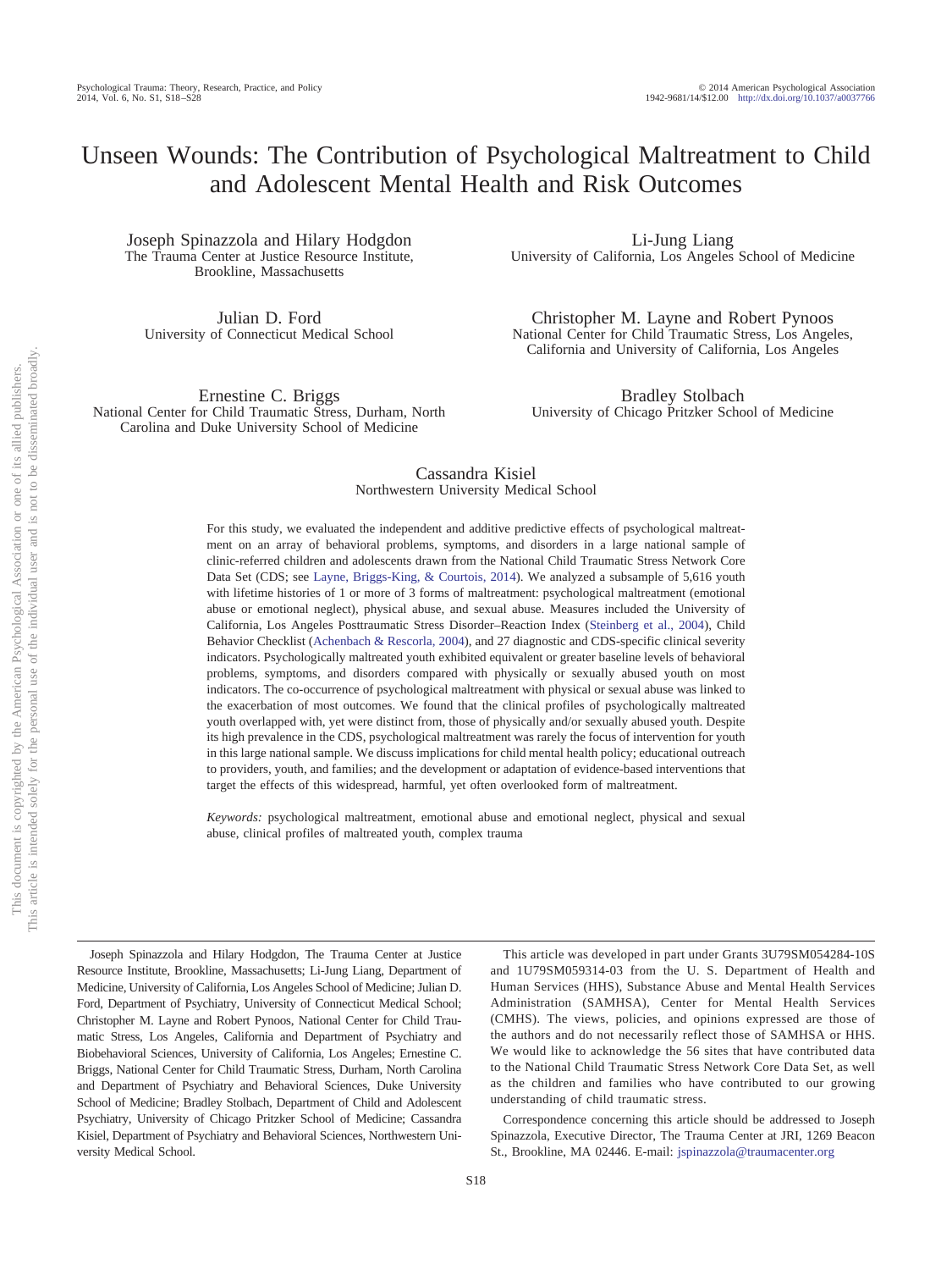Nearly 3 million U.S. children experience some form of maltreatment annually, predominantly perpetrated by a parent, family member, or other adult caregiver [\(Children's Bureau, 2010\)](#page-10-1). Although child maltreatment is often conceived as involving the deliberate infliction of physical harm, the American Academy of Pediatrics (AAP) has recently identified psychological maltreatment as "the most challenging and prevalent form of child abuse and neglect" [\(Hibbard et al., 2012,](#page-9-1) p. 372). Although more subtle to detect, emotional abuse and emotional neglect nevertheless account for 36% and 52% of identified child maltreatment cases, respectively [\(Chamberland, Fallon, Black, & Trocme, 2011;](#page-9-2) [Sed](#page-9-3)[lak et al., 2010;](#page-9-3) [Tonmyr, Draca, Crain, & MacMillan, 2011\)](#page-10-2).

Psychological maltreatment (PM) encompasses both emotional abuse and emotional neglect in that it is comprised of acts that constitute "persistent or extreme thwarting of the child's basic emotional needs," including "parental acts that are harmful because they are insensitive to the child's developmental level" [\(Barnett, Manly, & Cicchetti, 1993,](#page-8-1) p. 67,). The American Professional Society on the Abuse of Children (APSAC; [Myers et al.,](#page-9-4) [2002\)](#page-9-4) defines psychological maltreatment as "a repeated pattern of caregiver behavior or a serious incident that transmits to the child that s/he is worthless, flawed, unloved, unwanted, endangered, or only of value in meeting another's needs." PM may also involve "spurning, terrorizing, exploiting or rejecting" the child [\(Kairys,](#page-9-5) [Johnson, and Committee on Child Abuse & Neglect, 2002,](#page-9-5) p. 68). PM represents a breach in the attachment relationship between caregiver and child through (a) a lack of emotional nurturance, attunement, and responsiveness (emotional neglect) and/or (b) overt acts of verbal and emotional abuse that (c) result in harm to the child, disruptions of psychological safety, and impediments to the normative development of essential capacities such as emotion regulation, self-acceptance and -esteem, autonomy, and self-sufficiency [\(English & the LONGSCAN Investigators, 1997;](#page-9-6) [Wolfe & McIsaac, 2011\)](#page-10-3).

Whereas PM may be perpetrated by individuals outside the family system (e.g., teachers, peers), available evidence and guiding theory suggest that PM inflicted by a primary caregiver in early childhood, or chronically throughout childhood and adolescence, is more deleterious to the child's overall development [\(D'Andrea,](#page-9-7) [Ford, Stolbach, Spinazzola, & van der Kolk, 2012\)](#page-9-7). In a series of prospective studies examining the impact of verbally abusive or psychologically unavailable behaviors of mothers, the Minnesota Mother–Child Interaction Project [\(Egeland, Sroufe, & Erickson,](#page-9-8) [1983\)](#page-9-8) found that children experiencing PM displayed a range of emotional and behavioral difficulties across development. These difficulties included increased internalizing and externalizing behaviors, negative self-esteem, impulsivity, and "pathological" behaviors, including tics, tantrums, stealing, enuresis, self-punishing behaviors, and clinginess [\(Egeland, Sroufe, & Erickson, 1983\)](#page-9-8).

Although PM typically co-occurs with other forms of abuse and neglect, its incidence in the absence of other forms of maltreatment is more common than recognized [\(Hart, Brassard, & Karlson,](#page-9-9) [1996\)](#page-9-9). It is important to distinguish between PM and characteristics of dysfunctional parenting (e.g., inconsistent, chaotic, emotionally dysregulated parenting; [Wolfe & McIsaac, 2011\)](#page-10-3) that fall below the threshold of maltreatment, yet may co-occur with or lead to PM. PM is distinct from dysfunctional parenting in that PM is characterized by a "chronic, severe and escalating pattern of emotionally abusive and neglectful parental behavior" combined with increased risk of psychological harm to the child [\(Wolfe &](#page-10-3) [McIsaac, 2011\)](#page-10-3).

Despite the notably high federal prevalence data cited earlier, the *perceived* prevalence of PM in the United States appears to depend heavily on where one looks and whom one asks. For example, official reports of PM to child welfare agencies portray PM as a relatively rare phenomenon: Only 7.6% of official reports to child welfare agencies identified the occurrence of PM in 2009 [\(Children's Bureau, 2010\)](#page-10-1). PM is also less likely to be investigated: 53% of physical abuse and 55% of sexual abuse reports, but only 36% of PM reports, were investigated in 2009 [\(Sedlak et al.,](#page-9-3) [2010\)](#page-9-3). Community sample studies estimate rates of PM of between 21% and 80%—findings that denote a more variable and pervasive problem than indicated by some governmental reports [\(Chamber](#page-9-10)[land et al., 2005;](#page-9-10) [Clement & Chamberland, 2007\)](#page-9-11). In a national clinical dataset of over 11,000 trauma-exposed youth, Briggs and colleagues identified PM as the most prevalent (38%) form of maltreatment, and the fourth most prevalent of 20 trauma types assessed [\(Briggs et al., 2013\)](#page-8-2). These discrepancies between governmental and community estimates suggest that PM is underrecognized as a distinct and consequential form of maltreatment.

Further complicating the picture, PM can be elusive and insidious, and its very nature allows it to hide in plain sight [\(Hart &](#page-9-12) [Glaser, 2011;](#page-9-12) [Trocme et al., 2011\)](#page-10-4). For example, a review of child-protective services case records for maltreated children revealed that, whereas over 50% of cases had experienced parental emotional abuse, its presence was officially noted in only 9% of the cases [\(Trickett, Mennen, Kim, & Sang, 2009\)](#page-10-5). Unlike other forms of childhood maltreatment, PM does not carry a strong social taboo, nor does it result by itself in physical wounds, which often make it harder to identify and substantiate as part of the child-protective service process. The comparatively covert nature of PM can thus lead investigators to focus on other more "tangible" forms of maltreatment, as well as to adopt an apathetic or helpless outlook regarding how best to intervene. Perhaps of greatest concern (and of greatest relevance to the theme of this special section), laypersons, professionals, and larger systems may be induced to deny that PM constitutes a distinct form of abuse that carries its own potentially unique risks and consequences, and thus discount PM or misattribute its pernicious effects to other factors [\(Chamberland et al., 2005;](#page-9-10) [Twaite & Rodriguez-Srednicki, 2004\)](#page-10-6). The inherent subtlety and lack of recognition of PM as a pernicious form of abuse, per se, may thus contribute to its infrequent selection by practitioners as a primary focus of child-trauma intervention, or to the fact that few interventions exist that explicitly target PM [\(NCTSN, 2011\)](#page-9-13).

### **The Impact of Psychological Maltreatment**

PM has been theorized to produce adverse developmental consequences equivalent to, or more severe than, those of other forms of abuse [\(Hart, Brassard, & Karlson, 1996\)](#page-9-9). PM also incrementally predicts maladjustment above and beyond the predictive effects of other forms of abuse [\(Schneider, Ross, Graham, & Zieliniski,](#page-9-14) [2005\)](#page-9-14). Of particular relevance to this special section, PM tends to co-occur with other forms of maltreatment [\(McGee, Wolfe, &](#page-9-15) [Wilson, 1997;](#page-9-15) [Wachter, Murphy, Kennerley, & Wachter, 2009\)](#page-10-7). PM is thus difficult to "unpack," at both conceptual and methodological levels of analysis, with respect to its incremental and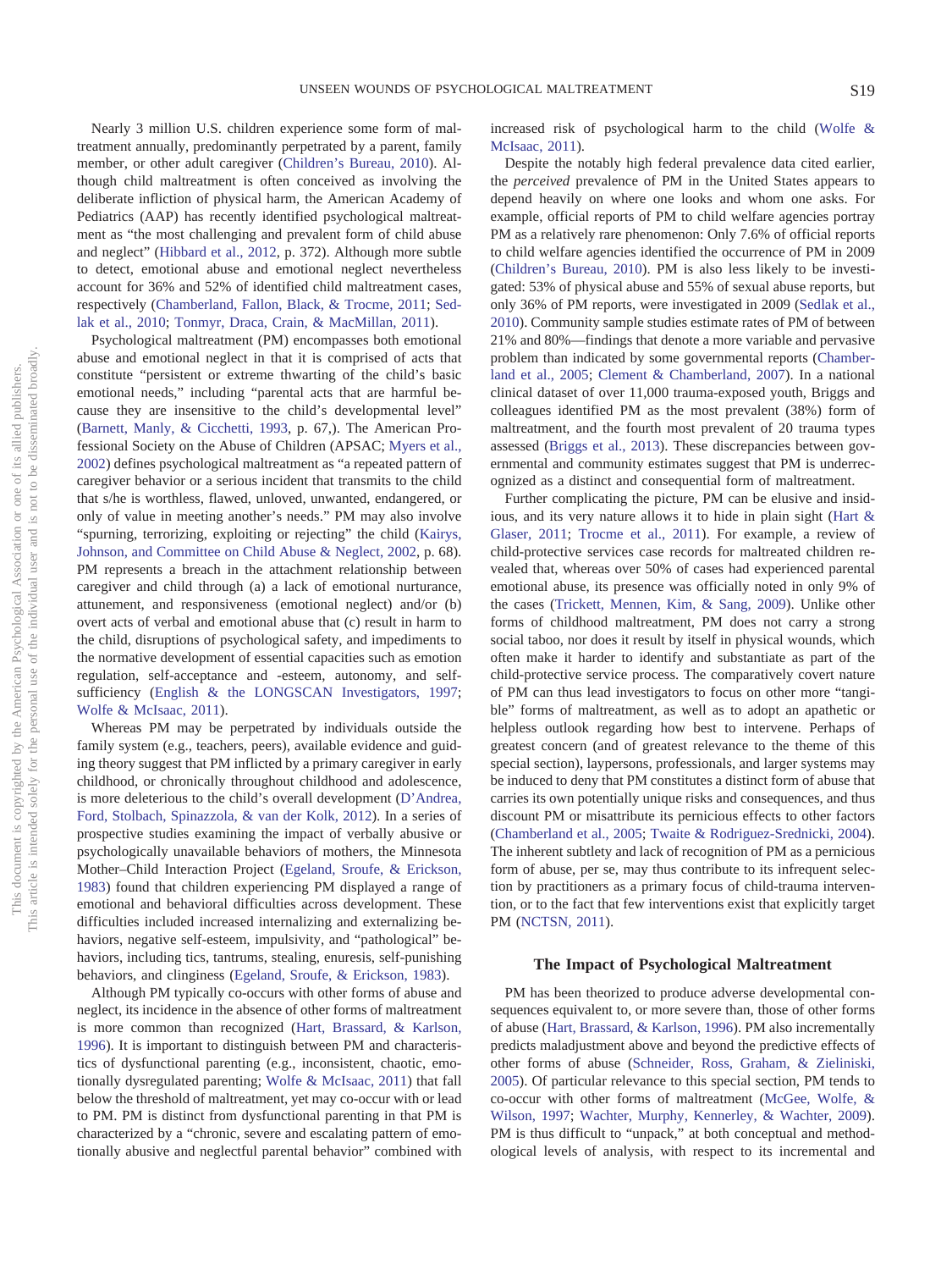potentially unique contributions to "risk factor caravans" [\(Layne et](#page-9-16) [al., 2009,](#page-9-16) [2014\)](#page-9-0).

These challenges notwithstanding, PM has emerged as a significant predictor of a broad range of negative youth outcomes. Youth with histories of PM exhibit elevated rates of inattention, aggression, noncompliance, hyperactivity, conduct problems, and delinquency [\(Caples & Barrera, 2006;](#page-9-17) [Hart, Brassard, & Karlson, 1996;](#page-9-9) [Manly, Kim, Rogosch, & Cicchetti, 2001\)](#page-9-18). PM has also been linked to internalizing symptoms, including anxiety, depression, PTSD, suicidality, and low self-esteem [\(McGee et al., 1997;](#page-9-15) [Stone,](#page-10-8) [1993;](#page-10-8) [Wolfe & McGee, 1994\)](#page-10-9).

### **Differential Predictive and Potentiating Effects**

Growing evidence suggests that PM may exert negative predictive (and potentially causal) effects above and beyond those of other forms of maltreatment. Examining the predictive effects of physical and sexual abuse, neglect, PM, and domestic violence on adolescent outcomes, McGee and colleagues found that PM accounted for the largest proportion of unique variance in externalizing symptoms and potentiated the adverse effects of other maltreatment types [\(McGee et al., 1997\)](#page-9-15). Similarly, compared with sexual and physical abuse, parental verbal abuse was associated with the largest predictive effects on measures of dissociation, depression, and anger/hostility in young adults [\(Teicher, Samson,](#page-10-10) [Polcari, & McGreenery, 2006\)](#page-10-10). Further, Schneider and colleagues found that PM incrementally predicted maladjustment in adolescents above and beyond the predictive effects of other forms of maltreatment [\(Schneider et al., 2005\)](#page-9-14).

### **The Present Study**

This study sought to build on prior research on the independent as well as incremental or synergistic predictive effects of PM on a wide range of child and adolescent clinical and risk indicators, when compared with other forms of maltreatment. We examined baseline assessment data from maltreated youth, as archived in the National Child Traumatic Stress Network (NCTSN) Core Data Set (CDS; see [Layne et al., 2014\)](#page-9-0), to test two basic hypotheses: (1) Youth reporting PM will exhibit equivalent or higher baseline levels of symptom severity, risk behavior, and functional impairment compared with physically or sexually abused youth, and (2) the co-occurring presence of PM with physical or sexual abuse will be associated with worse clinical outcomes compared with outcomes among other categories of maltreated youth (i.e., those who report only physical, only sexual, or combined physical and sexual abuse).

### **Method**

The CDS contains data collected between 2004 and 2010 on 14,088 children from 56 participating NCTSN centers. The CDS includes information on demographics, family characteristics, service use, trauma exposure, functioning, and standardized assessments of emotional– behavioral problems. NCTSN procedures for gathering CDS data are described in detail elsewhere [\(Briggs et al.,](#page-9-19) [2012;](#page-9-19) [Layne et al., 2014\)](#page-9-0).

### **Study Sample**

Hypotheses were tested on the entire subpopulation of children and adolescents in the NCTSN with lifetime histories of exposure to one or more of the three maltreatment categories targeted for consideration in this study: psychological maltreatment (PM), sexual abuse (SA), physical abuse (PA). Accordingly, the study sample consisted of 5,616 children, comprised of 2,379 (42%) boys and 3,237 girls. Maltreated youth were categorized into seven mutually exclusive groups based upon their respective exposures to one or more of the three index maltreatment types (see [Table 1\)](#page-3-0). Racial and ethnic distribution included 2,122 (38%) White, 1,183 (21%) Black/African American, 1,685 (30%) Hispanic/Latino, 406 (7%) other, and 220 (4%) unknown/missing. Age at baseline CDS assessment of participants reporting only one maltreatment type averaged 1–2 years younger than the ages of youth exposed to two or more maltreatment types ( $p < .0001$ ). In addition, a larger proportion of sexually abused participants were girls (73% of female cases were positive for SA).

### **Measures**

### **Standardized assessments.**

*UCLA Posttraumatic Stress Disorder-Reaction Index (PTSD-RI).* PTSD-RI [\(Steinberg et al., 2013\)](#page-10-11) is a widely used, 22-item clinician-administered or self-report measure of the 4th edition of *Diagnostic and Statistical Manual of Mental Disorders* (*DSM–IV*; [APA, 1994\)](#page-8-3) PTSD symptoms and traumatic events experienced by youth 7–18 years of age [\(Steinberg et al., 2004\)](#page-10-0). Total-scale scores were computed and used in the present study. Psychometric properties in the CDS are robust [\(Steinberg et al.,](#page-10-11) [2013\)](#page-10-11).

*Child Behavior Checklist (CBCL).* CBCL [\(Achenbach & Re](#page-8-0)[scorla, 2004\)](#page-8-0) is a widely used and well-validated caregiver-report measure (113 items) for children 1.5–5 and 6 –18 years of age that yields scores on a wide range of empirically based syndrome scales. Two broad-band scales (Internalizing: CBCL-Int. and Externalizing Behavioral Problems: CBCL-Ext.) were used [\(Achen](#page-8-0)[bach & Rescorla, 2004\)](#page-8-0).

### **CDS-specific measures.**

*Trauma history.* The Trauma History Profile (THP; see [Py](#page-9-20)[noos et al., 2014,](#page-9-20) pp. S9 –S17) is a multi-informant tool for assessing children's broad-spectrum trauma histories across childhood and adolescence. The present study focused on three maltreatment-specific variables assessed by the THP: (a) emotional abuse/psychological maltreatment (PM), defined as caregiver-inflicted emotional abuse (e.g., bullying, terrorizing, coercive control), verbal abuse (e.g., severe insults, debasement, or threats), overwhelming demands, and/or emotional neglect (e.g., shunning, isolation); (b) physical abuse/maltreatment (PA), defined as actual or attempted caregiver infliction of physical pain or bodily injury; and (c) sexual abuse/maltreatment (SA), defined as actual or attempted sexual molestation, exploitation, or coercion by a caregiver.

*Indicators of severity and clinical evaluation.* This study included 12 clinician-rated indicators of severity spanning a range of behavioral problems, risk behaviors, and types of functional impairments (e.g., behavior problems at home, suicidality). Measures also included 15 clinician-rated items from the CDS clinical evaluation form assessing behaviors, symptoms of distress, and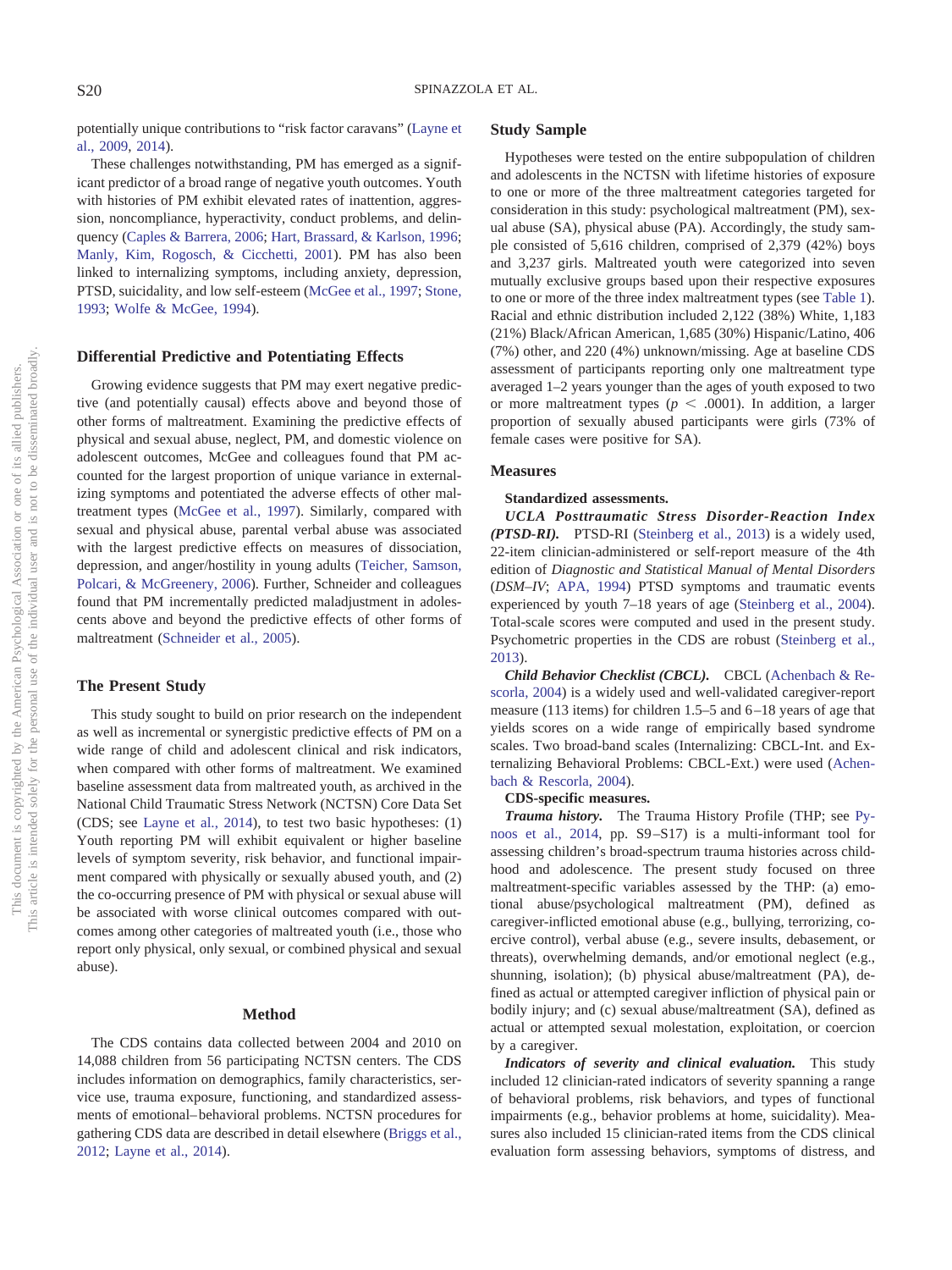| Comparison Groups                                                                                                                                                                                                                                                                                                                                                                                         |             |                                  |                   |                                    |            |                                                   |            |                                           |            |                                                |            |                                                   |            |                          |                                                                                                                         |
|-----------------------------------------------------------------------------------------------------------------------------------------------------------------------------------------------------------------------------------------------------------------------------------------------------------------------------------------------------------------------------------------------------------|-------------|----------------------------------|-------------------|------------------------------------|------------|---------------------------------------------------|------------|-------------------------------------------|------------|------------------------------------------------|------------|---------------------------------------------------|------------|--------------------------|-------------------------------------------------------------------------------------------------------------------------|
| Variable                                                                                                                                                                                                                                                                                                                                                                                                  |             | $(SA; N = 1084)$<br>Sexual abuse |                   | Physical abuse<br>(PA; $N = 826$ ) |            | $(PM; N = 1339)$<br>Psychological<br>maltreatment |            | abuse $(N = 250)$<br>Sexual &<br>physical |            | Psychological &<br>sexual abuse<br>$(N = 313)$ |            | Psychological &<br>physical abuse<br>$(N = 1246)$ |            | $(N = 558)$<br>All three | significance<br>Group                                                                                                   |
| Male***<br>$Race***$                                                                                                                                                                                                                                                                                                                                                                                      |             | 263 (24.3)                       |                   | 51 (54.7)                          |            | 651 (48.7)                                        |            | 86 (34.4)                                 |            | 69 (22.0)                                      |            | 681 (54.7)                                        |            | 178 (31.9)               |                                                                                                                         |
| White/Caucasian                                                                                                                                                                                                                                                                                                                                                                                           |             | 338 (31.2)                       | Ń                 | 22 (26.9)                          |            | 584 (43.6)                                        |            | 91 (36.4)                                 |            | 32(42.2)                                       |            | 501 (40.2)                                        |            | 254 (45.5)               |                                                                                                                         |
| <b>Black/AA</b>                                                                                                                                                                                                                                                                                                                                                                                           |             | 282 (26.0)                       | $\mathbf{C}$      | (32.1)                             |            |                                                   |            | 70(28.0)                                  |            | 51 (16.3)                                      |            | 209 (16.8)                                        |            | 101 (18.1)               |                                                                                                                         |
| Hispanic/Latino                                                                                                                                                                                                                                                                                                                                                                                           |             | 346 (31.9)                       | $\mathbf{C}$      | 18(26.4)                           |            | 205 (15.3)<br>413 (30.8)                          |            | 63(25.2)                                  |            | (32.2)                                         |            | 390 (31.3)                                        |            | 154 (27.6)               |                                                                                                                         |
| Other                                                                                                                                                                                                                                                                                                                                                                                                     |             | 58 (5.4)                         |                   | 54 (6.5)                           |            | 111 (8.3)                                         |            | 11 (4.4)                                  |            | 21(6.7)                                        |            | 110(8.8)                                          |            | 41 (7.4)                 |                                                                                                                         |
| Unknown/missing                                                                                                                                                                                                                                                                                                                                                                                           |             | 60 (5.5)                         |                   | 67(8.1)                            |            | 26 (1.9)                                          |            | 15(6.0)                                   |            | 8 (2.6)                                        |            | 36 (2.9)                                          |            | 8(1.4)                   |                                                                                                                         |
|                                                                                                                                                                                                                                                                                                                                                                                                           |             | M(SD)                            | 2                 | M(SD)                              | z          | M(SD)                                             | $\geq$     | M(SD)                                     | $\geq$     | M(SD)                                          | z          | M(SD)                                             | $\geq$     | M(SD)                    |                                                                                                                         |
| Age at baseline***<br>CBCL subscales                                                                                                                                                                                                                                                                                                                                                                      |             | 1084 10.1 (4.2)                  | 826               | 10.6(4.2)                          | 1339       | 10.6(4.4)                                         |            | 250 11.1 (4.1)                            |            | 313 12.0 (3.9)                                 |            | $1246$ 11.1 $(4.3)$                               |            | 558 12.4 (4.0)           |                                                                                                                         |
| Externalizing behavior                                                                                                                                                                                                                                                                                                                                                                                    | 832         | 59.6 (11.9)                      |                   | 63.8 (11.6)                        | 1023       | 63.0 (11.5)                                       | 184        |                                           |            |                                                | 901        | 64.3(11.1)                                        | 390        |                          |                                                                                                                         |
| <b>JCLA PTSD Reaction Index</b><br>Internalizing behavior                                                                                                                                                                                                                                                                                                                                                 | 832<br>698  | 26.7 (14.7)<br>60.4 (12.0)       | 542<br>542<br>544 | 60.3 (11.3)<br>25.9 (14.8)         | 825<br>023 | 26.6 (14.6)<br>62.1 (11.3)                        | 177<br>184 | 64.4 (11.3)<br>62.7 (11.2)<br>28.5 (15.5) | 225<br>231 | 64.4 (11.3)<br>63.4 (10.7)<br>30.0 (14.8)      | 901<br>841 | 28.9 (14.5)<br>63.4 (10.3)                        | 419<br>390 | 33.0 (14.1)              | 64.8 (10.4) $B^{**}$ , $C^{-*}$ , $B^{**}$<br>64.3 (10.8) $A^{**}$ , $B^{**}$ , $D^{***}$ , $E^{*}$<br>$D^*$ , $E^{**}$ |
|                                                                                                                                                                                                                                                                                                                                                                                                           |             |                                  |                   |                                    |            |                                                   |            |                                           |            |                                                |            |                                                   |            |                          |                                                                                                                         |
| <i>Note</i> . $A = PM$ greater than PA; $B = PM$ greater than SA; $C = PM = PA$ ; $D = PM + PA$ greater than PA; $E = PM + SA$ greater than SA. Negative association is indicated by<br>" sign. Age at baseline significant for externalizing and internalizing behavior. Gender significant for externalizing behavior and the UCLA Postraumatic Stress Disorder Reaction Index.<br>$\ddot{\phantom{0}}$ | $\sim$ 0.00 |                                  |                   |                                    |            |                                                   |            |                                           |            |                                                |            |                                                   |            |                          |                                                                                                                         |

# **Data Analysis**

Descriptive statistics and frequencies for demographic characteristics were grouped by maltreatment type and examined using chi-square tests and ANOVA for categorical and continuous variables, respectively. We used linear mixed-effects regression models to compare maltreatment groups on continuous measures, including PTSD-RI [\(Steinberg et al., 2004\)](#page-10-0) total symptom scores, CBCL-Int. and CBCL-Ext. [\(Achenbach & Rescorla, 2004\)](#page-8-0) composite behavior-problem-scale scores. Models included the participant's age at intake, gender, and center-level random effects that accounted for correlations between participants nested within centers. For binary variables, we used generalized estimating-equation (GEE) logistic models adjusted for age at baseline and gender (as covariates) to evaluate differences between maltreatment groups. We investigated our two study hypotheses using various model contrasts to evaluate five comparisons of interest: (a) PM versus PA, (b) PM versus SA, (c) PM versus PA  $+$  SA, (d) PM  $+$  PA versus PA, and (e)  $PM + SA$  versus SA. We then plotted the estimated odds ratios (*OR*) and 95% confidence intervals (CI) for the binary measures. We conducted all analyses using SAS Version 9.2 for Windows and generated all graphs using publicly available R software [\(R Development Core Team, 2014\)](#page-9-22).

### **Results**

## **Between-Group Comparisons on the CBCL and PTSD-RI**

[Table 1](#page-3-0) presents the unadjusted scores by maltreatment group and results of the comparisons of interest. The linear mixed-effects regression model adjusted for gender and age at baseline revealed (a) the PM group had significantly higher CBCL Int. scores [\(Achenbach & Rescorla, 2004\)](#page-8-0) than both the PA (estimated difference = 1.77,  $SE = 0.61$ ;  $p = .0039$ ) and SA (estimated difference = 1.47, *SE* = 0.56;  $p = .0088$ ) groups, (b) the PM group had significantly higher CBCL-Ext. scores [\(Achenbach &](#page-8-0) [Rescorla, 2004\)](#page-8-0) than the SA group (estimated difference  $= 2.05$ ,  $SE = 0.58$ ;  $p = .0004$ ), (c) no significant differences were found between the PM versus PA or SA groups on PTSD-RI scores, and (d) although the PM group had marginally lower CBCL-Ext. scores than the PA  $+$  SA group (estimated difference  $= -1.85$ ,  $SE = 0.93$ ;  $p = .0465$ ), the two groups had similar CBCL-Int. and PTSD-RI [\(Steinberg et al., 2004\)](#page-10-0) scores.

# **Contribution of PM to Predicting Indicators of Severity and Clinical Evaluation Scores**

<span id="page-3-0"></span>*p* -

 $\lt$  .05.  $p \lt$ 

 $\langle 0.01, e^{i\pi i t}\rangle > 0$ 

 $< 0001$ .

**Comparison of PM group to single-type PA and SA groups.** [Table 2](#page-4-0) lists the respective frequencies for the indicators of severity and clinical evaluation items for each maltreatment group. The PM group had similar or higher frequencies than both the PA and

 $\frac{1}{2}$ 

 $\mathbf{I}$ 

 $\overline{1}$ 

 $\overline{1}$  $\overline{1}$ 

# Table 1 Descriptive Statistics for the Child Behavior Checklist (CBCL) and the UCLA Posttraumatic Stress Disorder Reaction Index (PTSD-RI) by Child Maltre Descriptive Statistics for the Child Behavior Checklist (CBCL) and the UCLA Posttraumatic Stress Disorder Reaction Index (PTSD-RI) by Child Maltreatment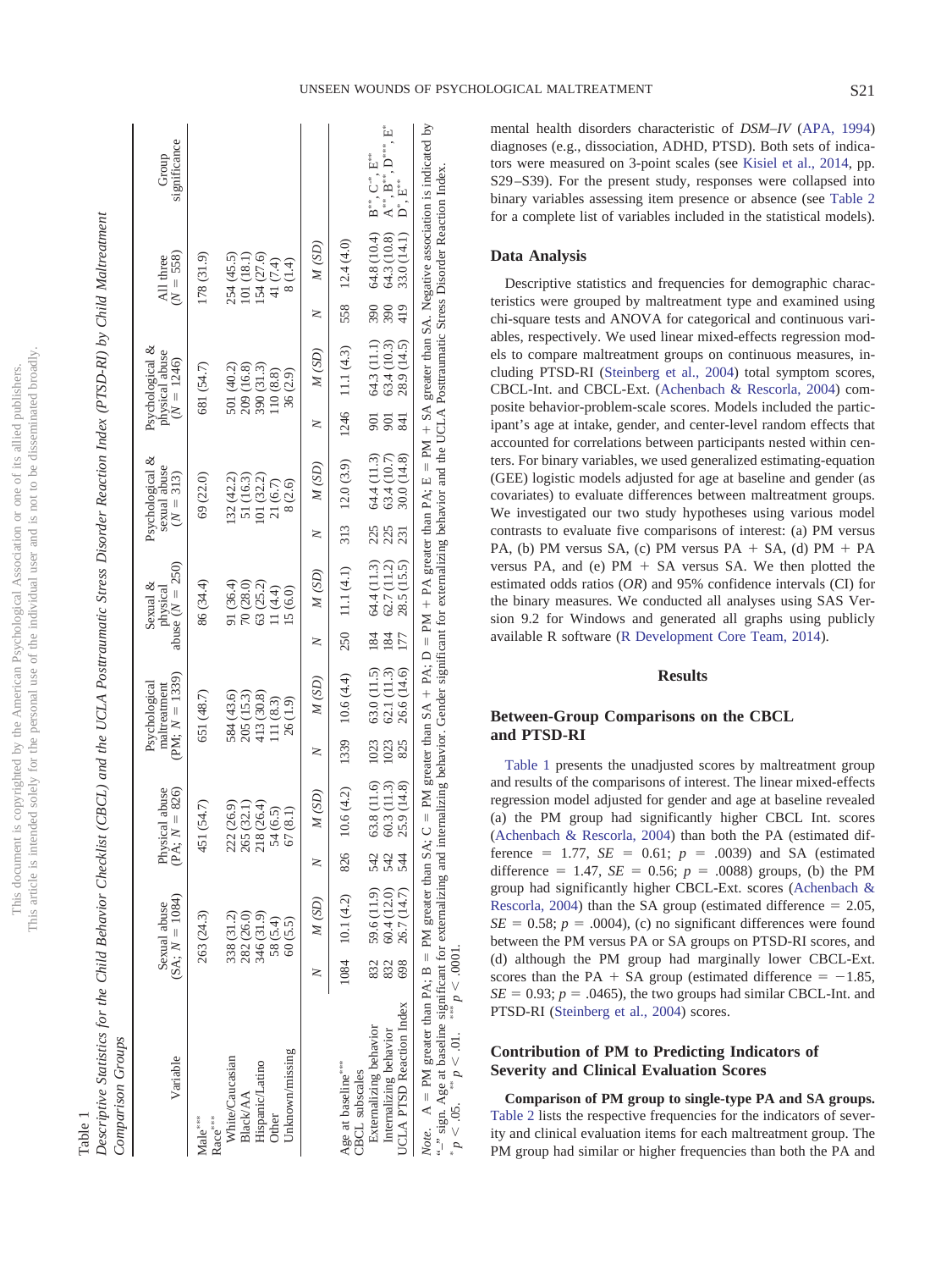| ו<br>נוב<br>Ä<br>Ś<br>$\overline{a}$<br>ï                           | てくぐ<br>i<br>ţ |
|---------------------------------------------------------------------|---------------|
| ì                                                                   |               |
|                                                                     |               |
|                                                                     |               |
|                                                                     |               |
| ì<br>)<br>j<br>١<br>ì<br>$\mathcal{L}_{\mathcal{L}}$                | l             |
| ċ<br>ì<br>ì                                                         | j             |
| ha                                                                  |               |
|                                                                     |               |
| j<br>į<br>l<br><sup>)</sup><br>j<br>.<br>.<br>.<br>.<br>i<br>ś<br>í |               |
| ¢<br>L'his d                                                        | ş<br>Ë<br>Ē   |

<span id="page-4-0"></span>Table 2

| ì<br>l<br>Ì                            |
|----------------------------------------|
| i<br>ļ<br>l<br>l                       |
|                                        |
|                                        |
|                                        |
| J                                      |
|                                        |
| $\frac{1}{2}$                          |
| Ì                                      |
|                                        |
| i<br>i<br>$\ddot{ }$<br>$\overline{1}$ |
| l<br>l                                 |
| ֞֘<br>ł<br>ı                           |
| ļ                                      |

| Indicators of severity                                                                                                                                                                                                                                                                                                                                                                   | Sexual abuse<br>(SA) N (%)                                                  | abuse<br>(96)<br>Physical<br>(PA)                                                                                                          | Psychological<br>maltreatment<br>$(PM)$ $N$ $(%)$           | Sexual & physical<br>abuse $(SA + PA)$<br>N(%) | PM + SA) $N$ (%<br>maltreatment &<br>Psychological<br>sexual abuse | $PM + PA$ $N$ (%)<br>maltreatment &<br>physical abuse<br>Psychological                                                           | All three<br>$N~(\%)$                                       | Group significance                                     |
|------------------------------------------------------------------------------------------------------------------------------------------------------------------------------------------------------------------------------------------------------------------------------------------------------------------------------------------------------------------------------------------|-----------------------------------------------------------------------------|--------------------------------------------------------------------------------------------------------------------------------------------|-------------------------------------------------------------|------------------------------------------------|--------------------------------------------------------------------|----------------------------------------------------------------------------------------------------------------------------------|-------------------------------------------------------------|--------------------------------------------------------|
| Academic problems                                                                                                                                                                                                                                                                                                                                                                        | 392 (39.4)                                                                  |                                                                                                                                            | 673 (54.8)                                                  | 13(51.8)                                       | 59 (54.6)                                                          | 591 (59.6)                                                                                                                       | 312(61.2)                                                   | ׆֕֡֩                                                   |
| Behavior problems at school                                                                                                                                                                                                                                                                                                                                                              | 343 (34.3)                                                                  | $\begin{array}{l} 391 \ (52.3) \\ 372 \ (49.3) \\ 77 \ (10.2) \\ 459 \ (59.9) \\ 103 \ (13.5) \\ 112 \ (15) \\ 112 \ (15) \end{array}$     | 600 (48.3)                                                  | 114(52.3)                                      | [27(44.1)]                                                         | 616 (52.9)                                                                                                                       | 265 (52.0)                                                  | $B^{***}$ , $E^{***}$                                  |
| Skipping school or daycare                                                                                                                                                                                                                                                                                                                                                               | 88 (8.8)                                                                    |                                                                                                                                            | 167 (13.5)                                                  | 32(14.4)                                       | 52 (17.9)                                                          | $\begin{array}{c} 176 \ (15.0) \\ 848 \ (71.3) \\ 243 \ (20.8) \end{array}$                                                      | 80 (15.7)                                                   |                                                        |
| Behavior problems at home                                                                                                                                                                                                                                                                                                                                                                | 474 (47.0)                                                                  |                                                                                                                                            | 828 (65.5)                                                  | 142 (64.0)                                     | 175(59.5)                                                          |                                                                                                                                  | $\begin{array}{c} 362 \ (68.6) \\ 147 \ (28.3) \end{array}$ | $A^{**}, B^{***}$<br>$B^{-*}, D^{**}$                  |
| Suicidality                                                                                                                                                                                                                                                                                                                                                                              |                                                                             |                                                                                                                                            | 166 (13.4)                                                  |                                                | 62(21.4)                                                           |                                                                                                                                  |                                                             |                                                        |
| Self-injurious behaviors                                                                                                                                                                                                                                                                                                                                                                 | $\begin{array}{c} 153 \ (15.4) \\ 112 \ (11.2) \\ 267 \ (26.9) \end{array}$ |                                                                                                                                            | 186 (14.9)                                                  | $41(18.5)$<br>$37(16.7)$                       | 54 (18.6)                                                          | $220(18.6)$<br>194 $(16.7)$                                                                                                      | 132(25.4)                                                   | $\mathbf{A}^*,$ $\mathbf{B}^{**},$ $\mathbf{D}^{***},$ |
| Sexualized behaviors                                                                                                                                                                                                                                                                                                                                                                     |                                                                             |                                                                                                                                            | $\begin{array}{c} 181 \; (14.5) \\ 97 \; (7.7) \end{array}$ | 63 (28.6)                                      | 94 (32.4)                                                          |                                                                                                                                  | 194 (37.7)                                                  | $B^{-***}$ , $C^{-***}$ , $E^{***}$                    |
| Alcohol abuse                                                                                                                                                                                                                                                                                                                                                                            |                                                                             |                                                                                                                                            |                                                             | 14(6.4)                                        | 24(8.3)                                                            | 96(8.3)                                                                                                                          | 40 (7.8)                                                    | $\mathbf{\hat{B}}^*$                                   |
| Substance abuse                                                                                                                                                                                                                                                                                                                                                                          | 41 $(4.1)$<br>41 $(4.2)$                                                    |                                                                                                                                            | 112 <sub>(9.0)</sub>                                        | 13 (6.0)                                       | 31 (10.7)                                                          | 126 (10.9)                                                                                                                       | 50 (9.9)                                                    | , $C^*$ , $D^*$ , $E^*$                                |
| Attachment problems                                                                                                                                                                                                                                                                                                                                                                      | 298 (33.8)                                                                  | 41 (5.4)<br>47 (6.3)<br>302 (47.7)                                                                                                         | 635 (52.5)                                                  | [01(52.1)]                                     | 152(52.8)                                                          | 674 (58.7)                                                                                                                       | 344 (67.5)                                                  | $B^{***}$ , $D^{***}$ , $E^{***}$                      |
| Criminal activity                                                                                                                                                                                                                                                                                                                                                                        | 34 (3.4)                                                                    |                                                                                                                                            | 99 (7.8)                                                    | 22 (10.0)                                      | 23 (7.8)                                                           | 136(11.5)                                                                                                                        | 56 (10.7)                                                   | $\sum_{i=1}^{n}$<br>$B^*$                              |
| Running away                                                                                                                                                                                                                                                                                                                                                                             | 52(5.1)                                                                     | $53(6.9)$<br>$46(6.0)$                                                                                                                     | 79 (6.2)                                                    | (7.7)<br>$\overline{17}$                       | 34(11.5)                                                           | (10.2)<br>$\overline{21}$                                                                                                        | (12.4)<br>65                                                |                                                        |
|                                                                                                                                                                                                                                                                                                                                                                                          |                                                                             |                                                                                                                                            |                                                             | Clinical evaluation                            |                                                                    |                                                                                                                                  |                                                             |                                                        |
| Acute stress disorder                                                                                                                                                                                                                                                                                                                                                                    | (14.1)                                                                      | 88 (12.1)                                                                                                                                  | 220 (18.6)                                                  | 25 (11.7)                                      | 54 (19.9)                                                          | 205 (18.1)                                                                                                                       | (21.8)<br>109(                                              | $A^{\ast\ast\ast}, B^\ast, C^\ast, D^{\ast\ast}, E$    |
| Posttraumatic stress disorder                                                                                                                                                                                                                                                                                                                                                            | 636 (68.3)                                                                  | 441 (59.9)                                                                                                                                 | 674 (57.0)                                                  | 164 (75.6)                                     | 225 (82.1)                                                         | 867 (75.5)                                                                                                                       | 445 (88.7)                                                  | $B^{-***}$ , $C^{-***}$ , $D^{***}$                    |
| Traumatic/complicated grief                                                                                                                                                                                                                                                                                                                                                              | 177(21.5)                                                                   |                                                                                                                                            | 375 (32.1)                                                  | 59 (30.6)                                      | 102(37.8)                                                          | 393 (34.6)                                                                                                                       | 223 (44.5)                                                  | $\mathrm{B}^{***}\!.$ $\mathrm{E}^{***}$               |
| Dissociation                                                                                                                                                                                                                                                                                                                                                                             | 155 (16.9)                                                                  |                                                                                                                                            | 170 (14.4)                                                  | 38 (17.6)                                      | 67 (24.9)                                                          | (23.1)<br>263                                                                                                                    | (36.3)<br>181                                               | $\mathsf{D}^{***}$                                     |
| Somatization                                                                                                                                                                                                                                                                                                                                                                             | 138 (16.7)                                                                  |                                                                                                                                            | 190 (16.2)                                                  |                                                | 58 (21.5)                                                          | (19.0)<br>215 <sub>0</sub>                                                                                                       | (28.7)<br>143                                               |                                                        |
| Generalized anxiety disorder                                                                                                                                                                                                                                                                                                                                                             | 319 (34.7)                                                                  | $\begin{array}{l} 224\ (35.2)\\ 100\ (13.7)\\ 100\ (14.3)\\ 90\ (14.3)\\ 243\ (33.1)\\ 86\ (11.8)\\ 372\ (50.7)\\ 263\ (36.1) \end{array}$ | 572 (48.4)                                                  | $30(15.5)$<br>71 $(33.2)$                      | 139(51.3)                                                          | $\begin{array}{l} 572\ (50.2)\\ 208\ (18.3)\\ 758\ (66.2)\\ 623\ (54.5)\\ 325\ (28.6)\\ 128\ (11.2)\\ 128\ (11.2)\\ \end{array}$ | 252 (50.3)<br>83 (16.6)<br>365 (72.6)<br>309 (61.6)         | $A^{***}$ , $B^{***}$ , $C^{***}$ , $D^{***}$          |
| Separation anxiety disorder                                                                                                                                                                                                                                                                                                                                                              | 104(11.3)                                                                   |                                                                                                                                            | 179 (15.1)                                                  | 18(8.4)                                        | 35 (12.9)                                                          |                                                                                                                                  |                                                             | $\mathrm{C}^*$ , $\mathrm{D}^{***}$<br>B <sup>**</sup> |
| Depression                                                                                                                                                                                                                                                                                                                                                                               | $\begin{array}{c} 438 \ (47.3) \\ 238 \ (25.8) \\ 151 \ (16.4) \end{array}$ |                                                                                                                                            | 680 (57.5)                                                  | 107(49.1)                                      | (95(71.4)                                                          |                                                                                                                                  |                                                             | $\mathsf{A}^{**}$                                      |
| Attachment problems                                                                                                                                                                                                                                                                                                                                                                      |                                                                             |                                                                                                                                            | 532 (44.9)                                                  | $83(38.4)$<br>$50(23.3)$                       | 127(46.9)                                                          |                                                                                                                                  |                                                             | $A^*$ ,                                                |
| Oppositional defiant disorder                                                                                                                                                                                                                                                                                                                                                            |                                                                             | 193 (26.4)                                                                                                                                 | 279 (23.8)                                                  |                                                | 71 (26.1)                                                          |                                                                                                                                  | 157(31.4)                                                   | $B^*$                                                  |
| Conduct disorder                                                                                                                                                                                                                                                                                                                                                                         | $42(4.6)$ $347(41.8)$                                                       | 76 (10.4)                                                                                                                                  | 77 (6.5)                                                    | 13(6.1)                                        | 21(7.7)                                                            |                                                                                                                                  | (12.0)<br>60 <sub>1</sub>                                   | $A^{-**}$                                              |
| General behavioral problems                                                                                                                                                                                                                                                                                                                                                              |                                                                             | 377 (59.2)                                                                                                                                 | 596 (50.9)                                                  | 102(52.9)                                      | 139(51.3)                                                          | 675 (59.2)                                                                                                                       | 298 (59.6)                                                  | $A^{-**}$ .                                            |
| Attention deficit hyperactivity                                                                                                                                                                                                                                                                                                                                                          | 198 (21.6)                                                                  | 258 (35.3)<br>89 (12.2)                                                                                                                    | 344 (29.1)                                                  | 60 (27.9)                                      | 67 (24.6)                                                          | 375 (32.9)                                                                                                                       | 140 (27.8)                                                  |                                                        |
| Suicidality                                                                                                                                                                                                                                                                                                                                                                              | 88 (9.6)                                                                    |                                                                                                                                            | 118 (10.0)                                                  | (10.7)<br>23<br>33                             | 45 (16.5)                                                          | 156(13.7)                                                                                                                        | 18(23.6)                                                    |                                                        |
| Sleep disorder                                                                                                                                                                                                                                                                                                                                                                           | 31 (15.8)                                                                   | 86 (13.7)                                                                                                                                  | 66 (14.2)                                                   | (17.2)                                         | (17.7)<br>$\frac{8}{3}$                                            | (15.8)<br>$80\,$                                                                                                                 | (22.2)<br>$\Xi$                                             |                                                        |
| <i>Note</i> . $A = PM$ greater than PA; $B = PM$ greater than SA; $C = PM = PA$ ; $D = PM + PA$ greater than PA; $E = PM + SA$ greater than SA. Negative association is indicated by<br>"-" sign. Age significant for everything except generalized anxiery disorder. Gender significant for academic problems, behavior problems at school and home, self-initious behavior, attachment |                                                                             |                                                                                                                                            |                                                             |                                                |                                                                    |                                                                                                                                  |                                                             |                                                        |
|                                                                                                                                                                                                                                                                                                                                                                                          |                                                                             |                                                                                                                                            |                                                             |                                                |                                                                    |                                                                                                                                  |                                                             |                                                        |

"–" sign. Age significant for everything except generalized anxiety disorder. Gender significant for academic problems, behavior problems at school and home, self-injurious behavior, attachment problems, criminal activity, posttraumatic stress disorder, dissociation, somatization, obsessive– compulsive disorder, conduct disorder, general behavioral problems, attention deficit hyperactivity disorder, and suicidality.  $p < 0.05$ .  $p <$  $\leq 0.01$ .  $< 0001.$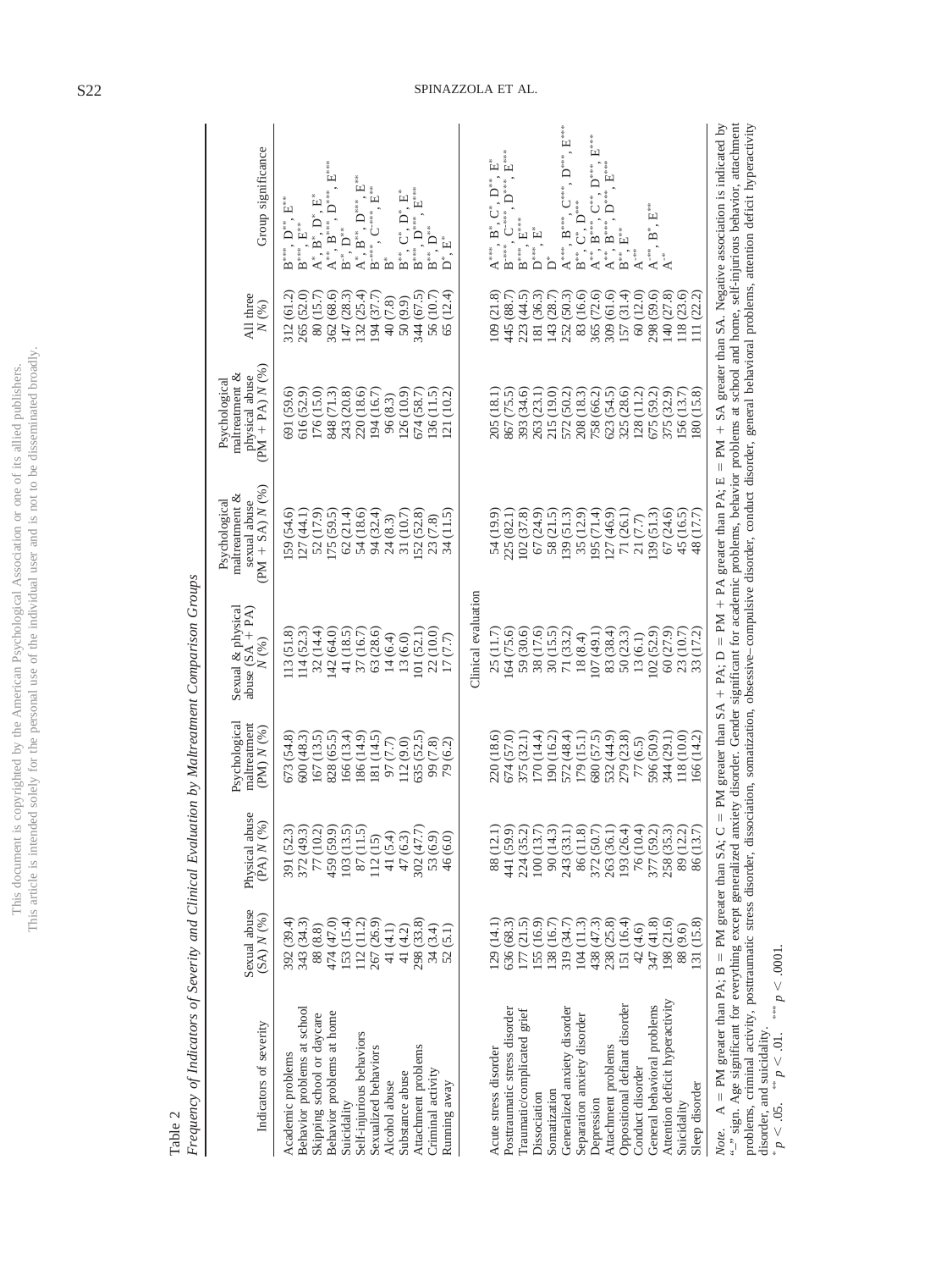SA groups on 21 of 27 indicators of risk behaviors, behavioral problems, functional impairments, symptoms, and disorders. [Fig](#page-5-0)[ures 1](#page-5-0) and [2](#page-6-0) depict the adjusted *OR*s and corresponding 95% CIs for all indicators.

Compared with the PA group, the PM group had significantly higher odds on five indicators: behavior problems at home (*OR* 1.29, 95% CI: 1.07–1.55;  $p = .0076$ ), attachment problems (*OR* = 1.42, 95% CI: 1.17–1.71;  $p = 0.0004$ ), depression ( $OR = 1.46$ , 95% CI: 1.20–1.79;  $p = 0.0002$ ), acute stress disorder (ASD;  $OR = 1.69, 95\%$  CI: 1.29–2.20;  $p = 0.0001$ ), and generalized anxiety disorder (GAD;  $OR = 1.91$ , 95% CI: 1.57–2.31;  $p <$ .0001); and marginally higher odds than the PA group on two indicators: skipping school or day care  $(OR = 1.43, 95\% \text{ CI:})$ 1.06 –1.92;  $p = 0.0207$ ) and self-injurious behaviors ( $OR = 1.34$ , 95% CI: 1.02–1.77;  $p = 0.0345$ ).

Compared with the SA group, the PM group had higher frequencies on the majority (17 of 27; 63%) of outcomes, with estimated *OR*s ranging from 1.46 to 2.47. The PM group had significantly lower frequencies on only three study indicators compared with both the PA group: conduct disorder (CD; *OR* 0.63, 95% CI: 0.45–0.89;  $p = 0.0075$ ), general behavior problems  $(OR = 0.72, 95\% \text{ CI: } 0.59 - 0.88; p = 0.0012)$ , and attention deficit hyperactivity ( $OR = 0.78$ , 95% CI: 0.64 – 0.95;  $p =$ 0.0149); and the SA group: sexualized behaviors ( $OR = 0.47, 95\%$ CI: 0.38 – 0.58;  $p < .0001$ ), PTSD ( $OR = 0.63$ , 95% CI: 0.52– 0.76;  $p < .0001$ ) and, marginally, suicidality ( $OR = 0.78$ , 95% CI:  $0.61 - 0.99$ ;  $p = 0.0436$ ).

**Comparison of PM group to multiple-type PA** - **SA group.** Of further relevance to evaluating its predictive potency, the PM group had similar odds to the PA  $+$  SA group on 74% (20 of 27) of indicators and significantly higher odds on five indicators (substance abuse disorder [SAD], GAD, depression, and ASD). The PM group had significantly lower odds on only two indicators compared with the  $PA + SA$  group (sexualized behaviors, PTSD).

# **Incremental Contribution of PM to the Clinical Profiles of Physically or Sexually Maltreated Youth**

**CBCL subscale & PTSD-RI total scale scores.** Compared with the PA group, the PM  $+$  PA group had significantly higher CBCL-Int. scores [\(Achenbach & Rescorla, 2004\)](#page-8-0), estimated difference  $= 2.66$ ,  $SE = 0.62$ ;  $p < .0001$ , and PTSD-RI scores [\(Steinberg et al., 2004\)](#page-10-0), estimated difference  $= 2.45$ ,  $SE = 0.81$ ;  $p = 0.0025$ . In contrast, the two groups reported similar CBCL-Ext. scores [\(Achenbach & Rescorla, 2004\)](#page-8-0),  $M = 64.3$  vs. 63.8, respectively. Further, compared with the SA group, the  $PM + SA$ group had significantly higher scores on the CBCL-Ext., estimated difference = 2.62, *SE* = 0.86;  $p = 0.0024$ , and CBCL-Int. composite scales, estimated difference  $= 2.14$ ,  $SE = 0.84$ ;  $p = 0.0107$ , as well as marginally higher scores on the PTSD-RI, estimated difference = 2.15,  $SE = 1.09$ ;  $p = 0.0495$  (see [Table 1](#page-3-0) for group comparison details).

**Indicators of severity and clinical evaluation.** Compared with the SA group, the PM  $+$  SA group had significantly higher



### Odds Ratio (95% CI)

<span id="page-5-0"></span>*Figure 1.* Estimated *OR* with 95% *OR* for indicators of severity (SA = sexual abuse; PA = physical abuse;  $PM =$  psychological maltreatment). The dash line represents an *OR* of 1.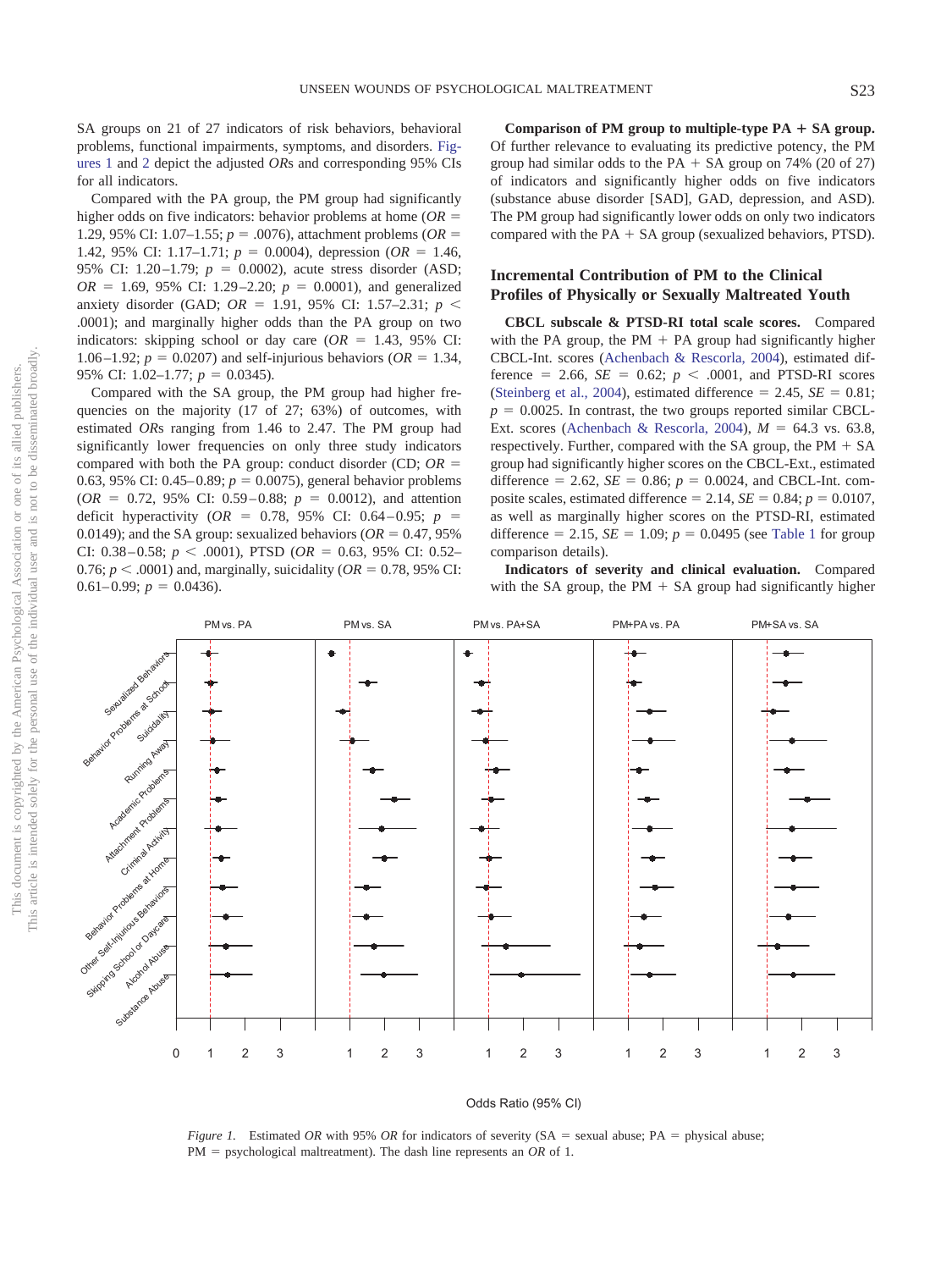0123 123 123 123 123 Generalized Antiety Action Canada prediseas Attachment Problems Separation Disorders and Somatization Sleep Disorder Dissociation Suicidairy ConductOisor PM vs. PA PM vs. SA PM vs. PA+SA PM+PA vs. PA PM+SA vs. SA

### Odds Ratio (95% CI)

<span id="page-6-0"></span>*Figure 2.* Estimated OR with 95% OR for clinical evaluation (SA = sexual abuse; PA = physical abuse; PM = psychological maltreatment). The dash line represents an *OR* of 1.

odds on the majority (18 of 27; 67%) of indicators (see [Figures 1](#page-5-0) & 2). Similarly, compared with the PA group, the PM  $+$  PA group had significantly higher odds on the majority (17 of 27; 63%) of indicators.

### **Model Covariates**

The results presented above were from the models adjusted for gender and age at baseline, and these model covariates were significantly associated with some of the measures and indicators of interest.

**Gender.** Male status was associated with significantly higher mean scores on the CBCL-Ext. subscale [\(Achenbach & Rescorla,](#page-8-0) [2004\)](#page-8-0), as well as a significantly higher frequency (30%; 8 of 27) of respondent and clinician-rated indicators. Female status was associated with significantly higher PTSD-RI scores [\(Steinberg et](#page-10-0) [al., 2004\)](#page-10-0) and with a significantly higher frequency (7 of 27; 26%) of rated indicators (See [Tables 1](#page-3-0) & 2).

**Age at baseline.** Older age (measured at intake) was positively associated with both CBCL-Ext. and CBCL-Int. subscale scores [\(Achenbach & Rescorla, 2004\)](#page-8-0), and with a higher frequency of most (70%; 19 of 27) indicators. Younger age was significantly associated with 26% (7 of 27) of rated indicators.

#### **Discussion**

Using a large national sample of clinic-referred youth, the present study casts light on the potential effects of PM (i.e.,

emotional abuse and/or emotional neglect) on child and adolescent traumatic stress and associated problems in child mental health, behavior, and functioning. Our findings strongly support the hypotheses that PM in childhood not only augments, but also independently contributes to, statistical risk for negative youth outcomes to an extent comparable to statistical risks imparted by exposure to physical abuse (PA), sexual abuse (SA), or their combination ( $PA + SA$ ).

The occurrence of PM was associated with a broad range of clinical impairment types, exerting predictive effects of comparable or greater magnitude or frequency than the predictive effects of PA and SA. In addition, the co-occurrence of PM with PA (PM + PA) or SA (PM  $+$  SA) was associated with a greater magnitude or frequency of the majority of study outcomes compared with those associated with PA or SA alone. Further, the occurrence of PM was found to be an equivalent or significantly greater predictor of 27 of 30 negative outcomes compared with the co-occurrence of physical and sexual abuse ( $PA + SA$ ). PM was thus associated with a clinical profile that overlapped with, but was distinct from, the profiles observed in the PA, SA, and PA  $+$  SA comparison groups.

Adding weight to these findings is evidence that PM is the most prevalent form of maltreatment in the NCTSN CDS [\(Layne et al.,](#page-9-0) [2014\)](#page-9-0). A history of PM exposure was identified in the majority (62%) of more than 5,000 maltreatment cases examined in this study, with nearly one quarter (24%) of maltreatment cases comprised exclusively of PM. Although cross-sectional, these findings

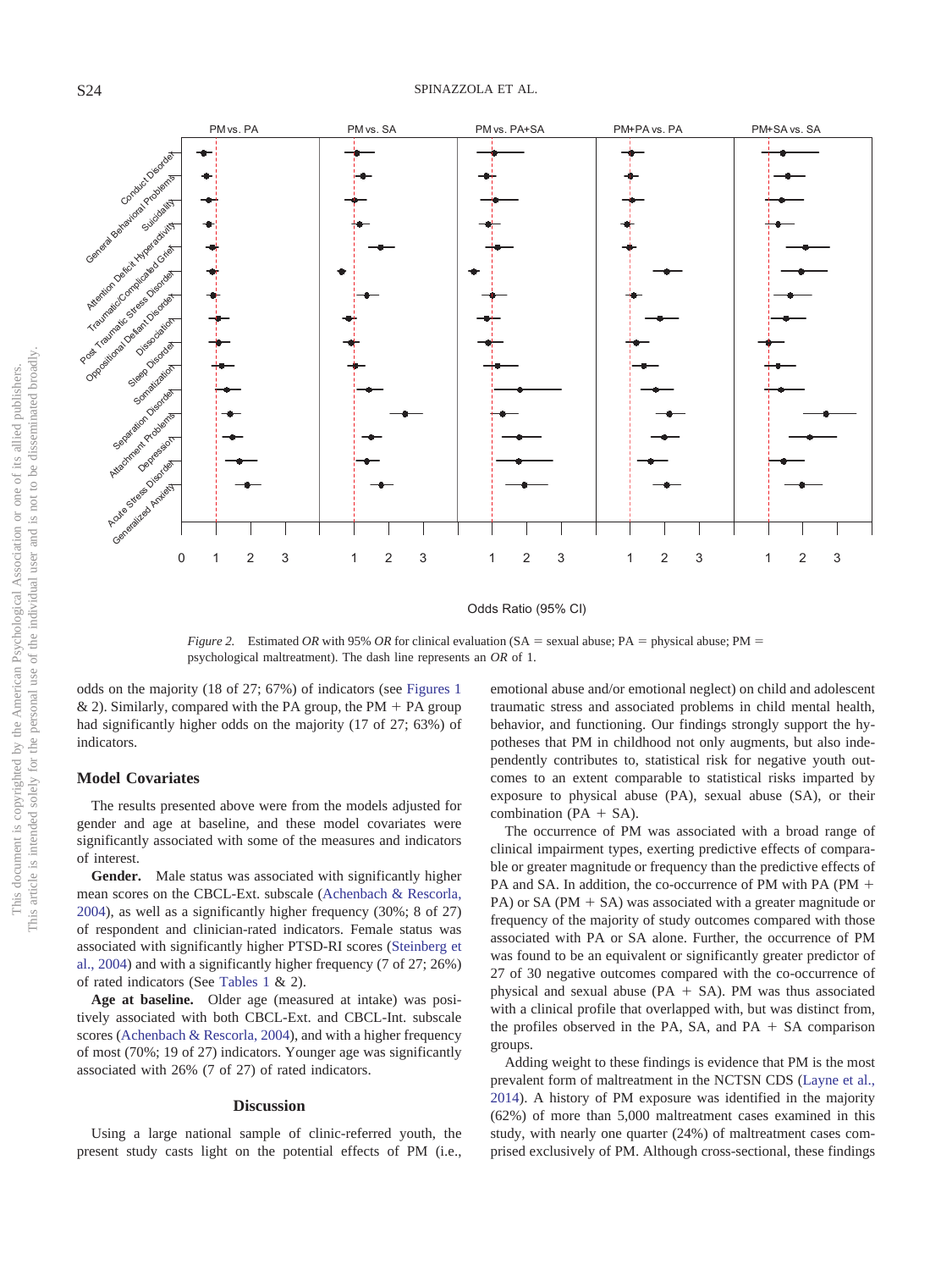point to the role that PM may play as a formidable form of childhood trauma in its own right, and strongly suggest that PM should be an integral component of ongoing efforts to understand, assess, and address the nature and sequelae of maltreatment in children and adolescents.

### **Impact of Psychological Maltreatment on PTSD**

The PM group exhibited symptom frequencies on the PTSD-RI equivalent to those observed in the PA and SA groups. This finding is especially noteworthy given the exclusion of PM as a Criterion A event for PTSD in *DSM-5* and its prior editions [\(American Psychiatric Association, 2013\)](#page-8-4). In contrast, the lower frequency of clinician-rated PTSD diagnosis in the PM versus SA groups may reflect, at least in part, a methodological artifact and clinical practice parameter: Clinicians may have refrained from assigning a PTSD diagnosis to the PM group— even in the presence of equivalent PTSD-RI symptom severity—precisely because the DSM does not recognize PM as a threshold stressor for PTSD. Nevertheless, equivalent PTSD-RI scores across PM, SA, and PA groups, coupled with the finding that the PM group was as likely as the PA group to receive a clinician rating of PTSD, provides support for both the inclusion of PM as a qualifying stressor for PTSD as well as healthy skepticism concerning the diagnostic utility of excluding PM from PTSD Criterion A [\(Van Hooff,](#page-10-12) [McFarlane, Bauer, Abraham, & Barnes, 2009\)](#page-10-12).

# **Impact of Psychological Maltreatment on Associated Clinical Indicators**

Findings revealed a robust association between PM and the majority of clinician-rated diagnostic and risk indicators assessed. Compared with the SA, PA, and  $SA + PA$  groups, the PM group exhibited equivalent or higher frequency scores on the great majority of study indicators. Although the PM group exhibited slightly lower frequencies on a small number of outcomes compared with either the SA (e.g., sexualized behaviors) or PA (e.g., CD) groups, the PM group was never associated with the lowest odds ratios on any of the 27 indicators examined. In sum, the predictive potency of PM appears to be at least on par with physical or sexual abuse across a broad range of adverse outcomes. These findings lend support to the recent report by the AAP highlighting the perniciousness of this form of maltreatment [\(Hib](#page-9-1)[bard et al., 2012\)](#page-9-1).

Some evidence concerning the potentially differential (unique) effects of PM emerged in the finding that PM was the strongest and most consistent predictor of internalizing problems (e.g., depression, GAD, SAD, attachment problems). PM was also the strongest predictor of substance abuse—raising the question as to whether substance abuse may serve as an associated coping mechanism and "cascading" secondary outcome (see [Layne et al.,](#page-9-0) [2014\)](#page-9-0). These findings are consistent with earlier research linking PM to a range of internalizing symptoms, relational insecurity, and negative self-perceptions (e.g., [Trickett, Kim, & Prindle, 2011\)](#page-10-13). With respect to the prediction of externalizing problems (e.g., behavioral problems, self-injury, criminal activity), PM exhibited a strong association comparable to that of PA and greater than that of SA. This finding suggests that PM, PA, and their co-occurrence  $(PM + PA)$  may be potent risk factors for eliciting or reinforcing

externalizing behavior—a proposition consistent with prior research linking maltreatment to reactive aggression (Ford, Fraleigh, & Connor, 2010).

# **Exacerbating Effect of Psychological Maltreatment for Other Maltreatment Groups**

Consistent with prior studies suggesting that PM may potentiate the detrimental effects of SA or PA, the co-occurrence of PM with SA or PA was associated with higher PTSD symptoms, CBCL-Int., and CBCL-Ext. behavior problem scores compared with the occurrence of SA or PA alone. The co-occurrence of PM with PA or SA also significantly increased the odds ratios for a number of clinician-rated indicators including PTSD, ASD, dissociative symptoms, attachment problems, depression, and GAD. These findings add to a growing body of research demonstrating that exposure to multiple forms of trauma [\(Cloitre et al., 2009;](#page-9-23) [Higgins,](#page-9-24) [2004\)](#page-9-24) is associated with an exacerbation of psychosocial impairment.

In contrast, although the co-occurrence of PM with either PA  $(PM + PA)$  or SA  $(PM + SA)$  generally increased the risk for adverse outcomes compared with the predictive effects of PA or SA alone, the co-occurrence of PA with SA  $(PA + SA)$  rarely predicted greater outcome severity. Indeed, for a number of study indicators, the predictive effect of  $PA + SA$  was significantly lower than that of PM alone. As gauged by its incremental predictive potency, PM may represent a disproportionately more potent predictor, and candidate causal (i.e., traumagenic) contributor, to the risk for a broad array of trauma-related adverse outcomes in childhood and adolescence as compared with other more extensively studied forms of maltreatment, including PA and SA. These findings suggest that, in evaluating risk for PTSD and other adverse behavioral and psychosocial outcomes, the accumulation of multiple maltreatment types may not follow a simple equally weighted additive pattern (i.e., functional interchangeability in the relative potencies and causal pathways of different trauma types across outcomes). Consistent with the role of a vulnerability factor [\(Layne et al., 2009\)](#page-9-16), the co-occurrence of psychological maltreatment in this study was associated with a significant increase in the prevalence and severity of a range of internalizing and externalizing problems for children exposed to either SA or PA.

This additive effect was unique to PM: the co-occurrence of PM with another type of maltreatment (PM  $+$  SA or PM  $+$  PA) was associated with significantly more severe (as measured by CBCL Internalizing and Externalizing subscale scores) and far-ranging (as measured by the wide array of clinical indices assessed) negative outcomes than when SA and PA co-occurred without PM  $(SA + PA)$ . In fact, the co-occurrence of SA and PA appeared to be necessary to produce an equivalent predictive effect on several study indicators (e.g., behavioral problems at school, selfattachment problems, self-injurious behaviors) compared with PM alone. Investigating the comparative potency and potentially unique pathways by which PM contributes (both in its occurrence, as well as its co-occurrence with PA and SA) to adverse outcomes typically attributed to PA and SA, is a promising avenue for future research (see also [Kisiel et al., 2014;](#page-9-21) [Layne et al., 2014;](#page-9-0) [Pynoos et](#page-9-20) [al., 2014\)](#page-9-20).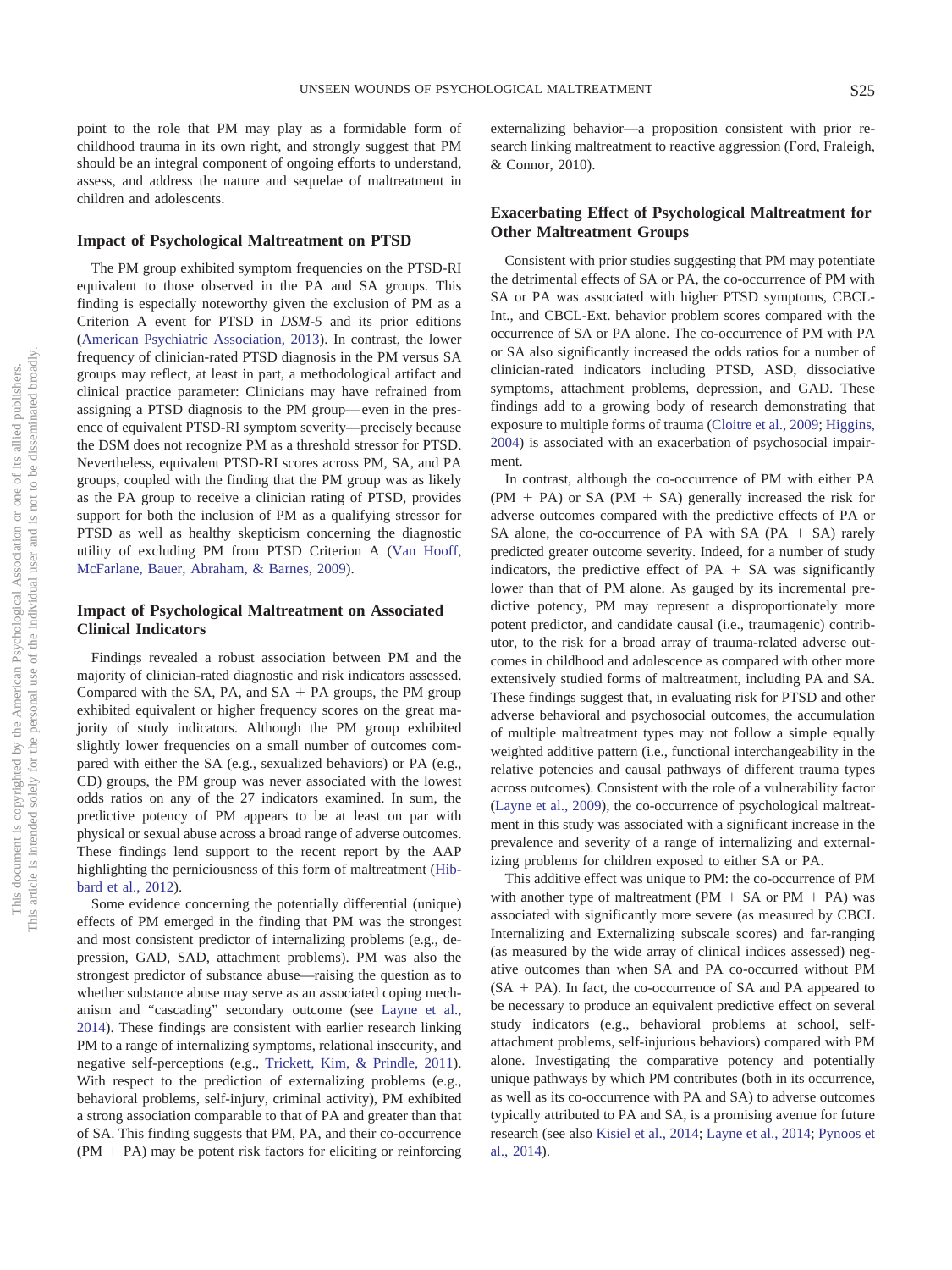### **Study Strengths and Limitations**

Study strengths include the size, national scope, and demographic diversity of the sample. The present study constitutes one of the largest empirical studies on the comparative predictive potencies of various forms of child maltreatment ever conducted—a study for which the NCTSN CDS is uniquely suited to carry out. The study design nevertheless carries important limitations. First, because the CDS is a quality improvement initiative consisting of a large sample of youth referred for trauma treatment services, it is neither probability-based nor nationally representative, but rather a purposive sample of youth served by NCTSN centers. Our results thus most clearly generalize to traumaexposed, treatment-seeking U.S. youth populations. Second, we operationally defined each child's maltreatment history in terms of his or her lifetime history of exposure to three primary forms of maltreatment captured in the CDS (PM, SA, PA) and their combinations that were most conducive to testing our two study hypotheses. We did not examine other facets of maltreatment (e.g., duration, age of onset, developmental timing of exposure) that may intersect with one or more of these maltreatment types to influence child outcomes (see [Pynoos et al., 2014\)](#page-9-20). Third, the study design utilized linear mixed-effects regression using discrete groups (PM, PA, SA,  $PM + PA$ , etc.) and cross-sectional data, and did not involve tests of interaction (i.e., moderated/vulnerability effects). Fourth, we did not account for the contributions of other forms of interpersonal (e.g., gross neglect, domestic, school or community violence) or impersonal (e.g., serious injury/accident) trauma measured by the CDS that may precede or occur in conjunction with or subsequent to child maltreatment. We plan to pursue these questions in future studies designed to unpack the elements of risk factor caravans and their influences on maltreated youth [\(Layne et](#page-9-0) [al., 2014\)](#page-9-0). Our results nevertheless clearly underscore the risks associated with maltreatment-related polyvictimization, especially elevated risk profiles and wide-ranging negative outcomes predicted by lifetime exposure to PM.

# **Future Directions and Implications for Child Mental Health Services, Education, and Policy**

Findings of this study carry important implications for public policy and the development, adaptation, and implementation of child trauma interventions. First, given its predictive potency and widespread prevalence, efforts to increase recognition of PM as a potentially formidable type of maltreatment in its own right should be at the forefront of mental health and social service training efforts, including incorporation of education on PM into graduate training curricula and continuing education of child service professionals [\(Courtois & Gold, 2009\)](#page-9-25). This need is especially apparent in the child welfare system considering the low rates at which PM is currently detected. Enhancement of training initiatives for protective services personnel focused on screening and assessment of PM, as well as linking children to appropriate services, is critical. In tandem, mental health outreach, consumer resource development and public awareness initiatives are needed to achieve more widespread understanding of the detrimental consequences of PM for children and adolescents.

Second, psychometrically sound, clinically useful instruments are needed to help providers identify PM, categorize and appreci-

ate various forms of emotional abuse and emotional neglect, and assess their associated effects on a range of adverse youth outcomes. Third, effective, theoretically grounded interventions for the sizable subpopulation of traumatized youth exposed to PM are clearly needed. Of particular concern, whereas NCTSN sites have produced or adapted over three dozen empirically supported treatments for child trauma, few directly target psychological maltreatment or its subtypes (e.g., emotional abuse, emotional neglect), and no intervention has been developed to focus specifically on this widely prevalent form of trauma exposure. One partial exception is Attachment, Self-Regulation and Competency (ARC: [Kin](#page-9-26)[niburgh, Blaustein, Spinazzola & van der Kolk, 2005\)](#page-9-26), which embeds a therapeutic focus on the effects of and response to psychological maltreatment within a "complex trauma" [\(Spinaz](#page-9-27)[zola et al., 2005;](#page-9-27) [Spinazzola et al., 2013\)](#page-10-14) paradigm. Nevertheless, the extent to which prevailing child trauma treatment models are applicable to, and sufficiently address the needs of, psychologically maltreated youth remains an open question. Likewise, the degree to which the extant evidence base on treatment outcome generalizes to this subpopulation of maltreated youth is unclear. Future research should seek to ascertain whether existing models sufficiently address, or can be adapted to accommodate, the needs of psychologically maltreated children and adolescents; or alternatively, whether new models or intervention components are required.

Finally, greater attention should be dedicated toward understanding the complex manner in which co-occurring forms of childhood trauma may intersect to influence traumatic stress reactions, attachment and self-image problems, affective and physiological dysregulation, risk behaviors, and functional impairment across development [\(D'Andrea et al., 2012\)](#page-9-7). Appropriately constructed guiding theory, assessment tools, interventions, and clinical training methods are needed to support accurate risk screening and case identification, effective intervention, workforce development, and public policy. If we are to engender healing of the full spectrum of wounds inflicted by childhood trauma— both the visible and the unseen—such efforts must be guided by a clear appreciation for the variability in occurrence, intersection, etiology, developmental context, clinical course, and causal consequences of all forms of maltreatment.

### **References**

- <span id="page-8-0"></span>Achenbach, T. M., & Rescorla, L. A. (2004). The Achenbach System of Empirically Based Assessment (ASEBA) for Ages 1.5 to 18 Years. In M. E. Maruish (Ed.), *The use of psychological testing for treatment planning and outcomes assessment: Vol. 2*. *Instruments for children and adolescents* (3rd ed., pp. 179 –213). Mahwah, NJ: Lawrence Erlbaum.
- <span id="page-8-4"></span>American Psychiatric Association. (2013). *DSM-5: Diagnostic and statistical manual of mental disorders* (5th ed.). Arlington, VA: American Psychiatric Publishing.
- <span id="page-8-3"></span>American Psychiatric Association. (1994). *Diagnostic and statistical manual of mental disorders* (4th ed.). Washington, DC: Author.
- <span id="page-8-1"></span>Barnett, D., Manly, J. T., & Cicchetti, D. (1993). Defining child maltreatment: The interface between policy and research. In D. Cicchetti & S. L. Toth (Eds.), *Child abuse, child development, and social policy: Advances in developmental psychology,* (Vol. 8, pp. 7–73). Norwood, NJ: Ablex.
- <span id="page-8-2"></span>Briggs, E. C., Fairbank, J. A., Greeson, J. K. P., Layne, C. M., Steinberg, A. M., Amaya-Jackson, L. M.,... Pynoos, R. S. (2013). Links between child and adolescent trauma exposure and service use histories in a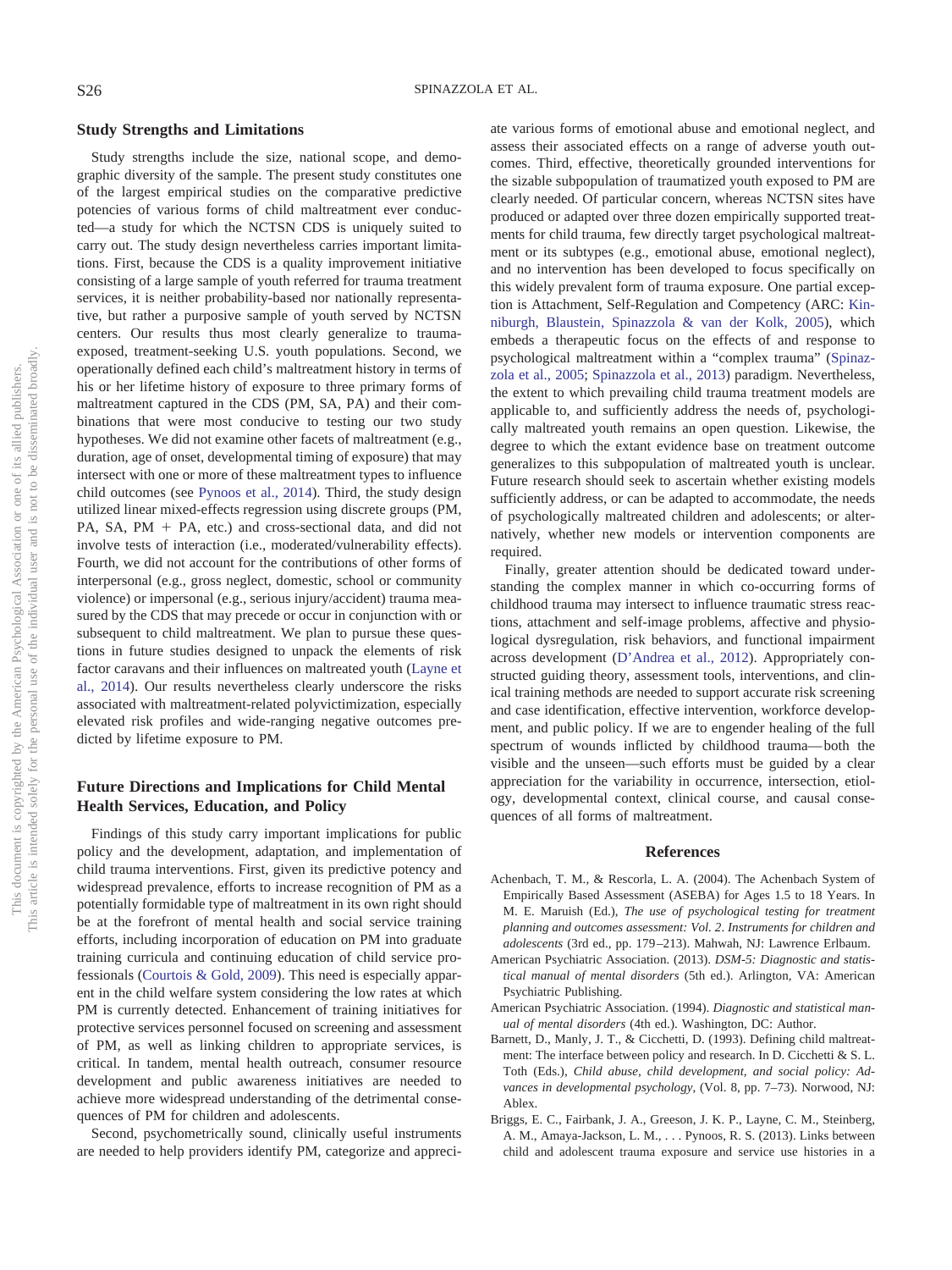national clinic-referred sample. *Psychological Trauma: Theory, Research, Practice, and Policy, 5,* 101–109. [doi:10.1037/a0027312](http://dx.doi.org/10.1037/a0027312)

- <span id="page-9-19"></span>Briggs, E. C., Greeson, K. J. P., Layne, C. M., Fairbank, J. A., Knoverek, A. M., & Pynoos, R. S. (2012). Trauma exposure, psychosocial functioning, and treatment needs of youth in residential care: Preliminary findings from the NCTSN Core Data Set. *Journal of Child & Adolescent Trauma, 5,* 1–15. [doi:10.1080/19361521.2012.646413](http://dx.doi.org/10.1080/19361521.2012.646413)
- <span id="page-9-17"></span>Caples, H. S., & Barrera, M. R. (2006). Conflict, Support and Coping as Mediators of the Relation Between Degrading Parenting and Adolescent Adjustment. *Journal Of Youth and Adolescence*, 35, 599-611. [doi:](http://dx.doi.org/10.1007/s10964-006-9057-2) [10.1007/s10964-006-9057-2](http://dx.doi.org/10.1007/s10964-006-9057-2)
- <span id="page-9-2"></span>Chamberland, C., Fallon, B., Black, T., & Trocmé, N. (2011). Emotional maltreatment in Canada: Prevalence, reporting and child welfare responses (CIS2). *Child Abuse & Neglect, 35,* 841– 854. [doi:10.1016/j](http://dx.doi.org/10.1016/j.chiabu.2011.03.010) [.chiabu.2011.03.010](http://dx.doi.org/10.1016/j.chiabu.2011.03.010)
- <span id="page-9-10"></span>Chamberland, C., Laporte, L., Lavergne, C., Tourigny, M., Mayer, M., Wright, J., & Malo, C. (2005). Psychological maltreatment of children reported to youth protective services: A situation of grave concern. *Journal of Emotional Abuse, 5,* 65–94. [doi:10.1300/J135v05n01\\_03](http://dx.doi.org/10.1300/J135v05n01_03)
- Claussen, A. H., & Crittenden, P. M. (1991). Physical and psychological maltreatment: Relations among types of maltreatment. *Child Abuse & Neglect, 15,* 5–18. [doi:10.1016/0145-2134\(91\)90085-R](http://dx.doi.org/10.1016/0145-2134%2891%2990085-R)
- <span id="page-9-11"></span>Clément, M.-È., & Chamberland, C. (2007). Physical violence and psychological aggression towards children: Five-year trends in practices and attitudes from two population surveys. *Child Abuse & Neglect, 31,* 1001–1011. [doi:10.1016/j.chiabu.2007.04.005](http://dx.doi.org/10.1016/j.chiabu.2007.04.005)
- <span id="page-9-23"></span>Cloitre, M., Stolbach, B. C., Herman, J. L., Kolk, B. V., Pynoos, R., Wang, J., & Petkova, E. (2009). A developmental approach to complex PTSD: Childhood and adult cumulative trauma as predictors of symptom complexity. *Journal of Traumatic Stress, 22,* 399 – 408. [doi:10.1002/jts.20444](http://dx.doi.org/10.1002/jts.20444)
- <span id="page-9-25"></span>Courtois, C. A., & Gold, S. N. (2009). The need for inclusion of psychological trauma in the professional curriculum: A call to action. *Psychological Trauma: Theory, Research, Practice, and Policy, 1,* 3–23. [doi:](http://dx.doi.org/10.1037/a0015224) [10.1037/a0015224](http://dx.doi.org/10.1037/a0015224)
- <span id="page-9-7"></span>D'Andrea, W., Ford, J., Stolbach, B., Spinazzola, J., & van der Kolk, B. (2012). Understanding interpersonal trauma in children: Why we need a developmentally appropriate trauma diagnosis. *American Journal of Orthopsychiatry, 82,* 187–200. [doi:10.1111/j.1939-0025.2012.01154.x](http://dx.doi.org/10.1111/j.1939-0025.2012.01154.x)
- <span id="page-9-8"></span>Egeland, B., Sroufe, A., & Erickson, M. (1983). The developmental consequence of different patterns of maltreatment. *Child Abuse & Neglect, 7,* 459 – 469. [doi:10.1016/0145-2134\(83\)90053-4](http://dx.doi.org/10.1016/0145-2134%2883%2990053-4)
- <span id="page-9-6"></span>English, D. J., & the LONGSCAN Investigators. (1997, November). *Modified Maltreatment Classification System (MMCS)*. Retrievable from [http://www.unc.edu/depts/sph/longscan/pages/maltx/mmcs/LONGSC](http://www.unc.edu/depts/sph/longscan/pages/maltx/mmcs/LONGSCAN%20MMCS%20Coding.pdf) [AN%20MMCS%20Coding.pdf](http://www.unc.edu/depts/sph/longscan/pages/maltx/mmcs/LONGSCAN%20MMCS%20Coding.pdf)
- Ford, J. D., Fraleigh, L. A., & Connor, D. F. (2009). Child abuse and aggression among psychiatrically impaired children. *Journal of Clinical Child and Adolescent Psychology, 39,* 25–34. [doi:10.1080/](http://dx.doi.org/10.1080/15374410903401104) [15374410903401104](http://dx.doi.org/10.1080/15374410903401104)
- <span id="page-9-9"></span>Hart, S. N., Brassard, M. R., & Karlson, H. C. (1996). Psychological maltreatment. In J. N. Briere, L. A. Berliner, J. Bulkley, C. A. Jenny, & T. A. Reid (Eds.), *The APSAC handbook on child maltreatment* (pp. 72– 89). Thousand Oaks, CA: Sage.
- <span id="page-9-12"></span>Hart, S. N., & Glaser, D. (2011). Psychological maltreatment— Maltreatment of the mind: A catalyst for advancing child protection toward proactive primary prevention and promotion of personal wellbeing. *Child Abuse & Neglect, 35,* 758 –766. [doi:10.1016/j.chiabu.2011](http://dx.doi.org/10.1016/j.chiabu.2011.06.002) [.06.002](http://dx.doi.org/10.1016/j.chiabu.2011.06.002)
- <span id="page-9-1"></span>Hibbard, R., Barlow, J., MacMillan, H., Committee on Child Abuse and Neglect, & American Academy of Child and Adolescent Psychiatry, Child Maltreatment and Violence Committee. (2012). Psychological maltreatment. *Pediatrics, 130,* 372–378. [doi:10.1542/peds.2012-1552](http://dx.doi.org/10.1542/peds.2012-1552)
- <span id="page-9-24"></span>Higgins, D. J. (2004). The importance of degree versus type of maltreatment: A cluster analysis of child abuse types. *The Journal of Psychol-*

*ogy: Interdisciplinary and Applied, 138,* 303–324. [doi:10.3200/JRLP](http://dx.doi.org/10.3200/JRLP.138.4.303-324) [.138.4.303-324](http://dx.doi.org/10.3200/JRLP.138.4.303-324)

- <span id="page-9-5"></span>Kairys, S. W., Johnson, C. F., & Committee on Child, Abuse and Neglect. (2002). The psychological maltreatment of children: Technical report. *Pediatrics, 109,* e68 – e72. [doi:10.1542/peds.109.4.e68](http://dx.doi.org/10.1542/peds.109.4.e68)
- <span id="page-9-26"></span>Kinniburgh, K. J., Blaustein, M., Spinazzola, J., & van der Kolk, B. (2005). Attachment, Self-Regulation & Competency. *Psychiatric Annals, 35,* 424 – 430.
- <span id="page-9-21"></span>Kisiel, C., Fehrenbach, T., Liang, L. J., Stolbach, B., Griffin, G., McClelland, G.,... Spinazzola, J. (2014). Examining child sexual abuse in relation to complex patterns of trauma exposure: Findings from the National Child Traumatic Stress Network. *Psychological Trauma: Theory, Research, Practice & Policy, 6*(Suppl. 1), S29 –S39. [doi:10.1037/](http://dx.doi.org/10.1037/a0037812) [a0037812](http://dx.doi.org/10.1037/a0037812)
- <span id="page-9-16"></span>Layne, C. M., Beck, C. J., Rimmasch, H., Southwick, J. S., Moreno, M. A., & Hobfoll, S. E. (2009). Promoting "resilient" posttraumatic adjustment in childhood and beyond: "Unpacking" life events, adjustment trajectories, resources, and interventions. In D. Brom, R. Pat-Horenczyk, & J. Ford (Eds.), *Treating traumatized children: Risk, resilience, and recov*ery (pp. 13-47). New York, NY: Routledge.
- <span id="page-9-0"></span>Layne, C. M., Briggs-King, E., & Courtois, C. (2014). Introduction to the Special Section: Unpacking risk factor caravans across development: Findings from the NCTSN Core Data Set. *Psychological Trauma: Theory, Research, Practice & Policy, 6*(Suppl. 1), S1–S8. [doi:10.1037/](http://dx.doi.org/10.1037/a0037768) [a0037768](http://dx.doi.org/10.1037/a0037768)
- <span id="page-9-18"></span>Manly, J. T., Kim, J. E., Rogosch, F. A., & Cicchetti, D. (2001). Dimensions of child maltreatment and children's adjustment: Contributions of developmental timing and subtype. *Development and Psychopathology, 13,* 759 –782.
- <span id="page-9-15"></span>McGee, R. A., Wolfe, D. A., & Wilson, S. K. (1997). Multiple maltreatment experiences and adolescent behavior problems: Adolescent's perspectives. *Development and Psychopathology, 9,* 131–149. [doi:10.1017/](http://dx.doi.org/10.1017/S0954579497001107) [S0954579497001107](http://dx.doi.org/10.1017/S0954579497001107)
- <span id="page-9-4"></span>Myers, J. E., Berliner, L., Briere, J., Hendrix, C. T., Jenny, C., & Reid, T. (2002). *The APSAC handbook on child maltreatment* (2nd ed.). Thousand Oaks, CA: Sage.
- <span id="page-9-13"></span>National Child Traumatic Stress Network. (2011). *Core Data Set: Using data to improve evidence-based assessment, refine intervention strategies and enhance trauma-informed practices*. Unpublished raw data.
- National Child Traumatic Stress Network. (2013). *National Child Traumatic Stress Network empirically supported treatments and promising practices*. Retrieved from [http://www.nctsn.org/resources/topics/](http://www.nctsn.org/resources/topics/treatments-that-work/promising-practices) [treatments-that-work/promising-practices](http://www.nctsn.org/resources/topics/treatments-that-work/promising-practices)
- <span id="page-9-20"></span>Pynoos, R., Steinberg, A., Layne, C., Liang, L., Vivrette, R., Briggs, E. C., Fairbank, J. (2014). Modeling constellations of trauma exposure in the National Child Traumatic Stress Network Core Data Set. *Psychological Trauma: Theory, Research, Practice & Policy, 6*(Suppl. 1), S9 –S17. [doi:10.1037/a0037767](http://dx.doi.org/10.1037/a0037767)
- <span id="page-9-22"></span>R Development Core Team. (2014). *R: A language and environment for statistical computing*. Vienna, Austria: R Foundation for Statistical Computing. <http://www.R-project.org>
- <span id="page-9-14"></span>Schneider, M. W., Ross, A., Graham, J., & Zielinski, A. (2005). Do allegations of emotional maltreatment predict developmental outcomes beyond that of other forms of maltreatment?. *Child Abuse & Neglect, 29,* 513–532. [doi:10.1016/j.chiabu.2004.08.010](http://dx.doi.org/10.1016/j.chiabu.2004.08.010)
- <span id="page-9-3"></span>Sedlak, A. J., Mettenburg, J., Basena, M., Petta, I., McPherson, K., Greene, A., & Li, S. (2010). *Fourth National Incidence Study of Child Abuse and Neglect (NIS-4): Report to Congress*. Washington, DC: U. S. Department of Health and Human Services, Administration for Children and Families.
- <span id="page-9-27"></span>Spinazzola, J., Ford, J. D., Zucker, M., van der Kolk, B. A., Silva, S., Smith, S. F., & Blaustein, M. (2005). National survey evaluates complex trauma exposure, outcome, and intervention among children and adolescents. *Psychiatric Annals, 35,* 433– 439.